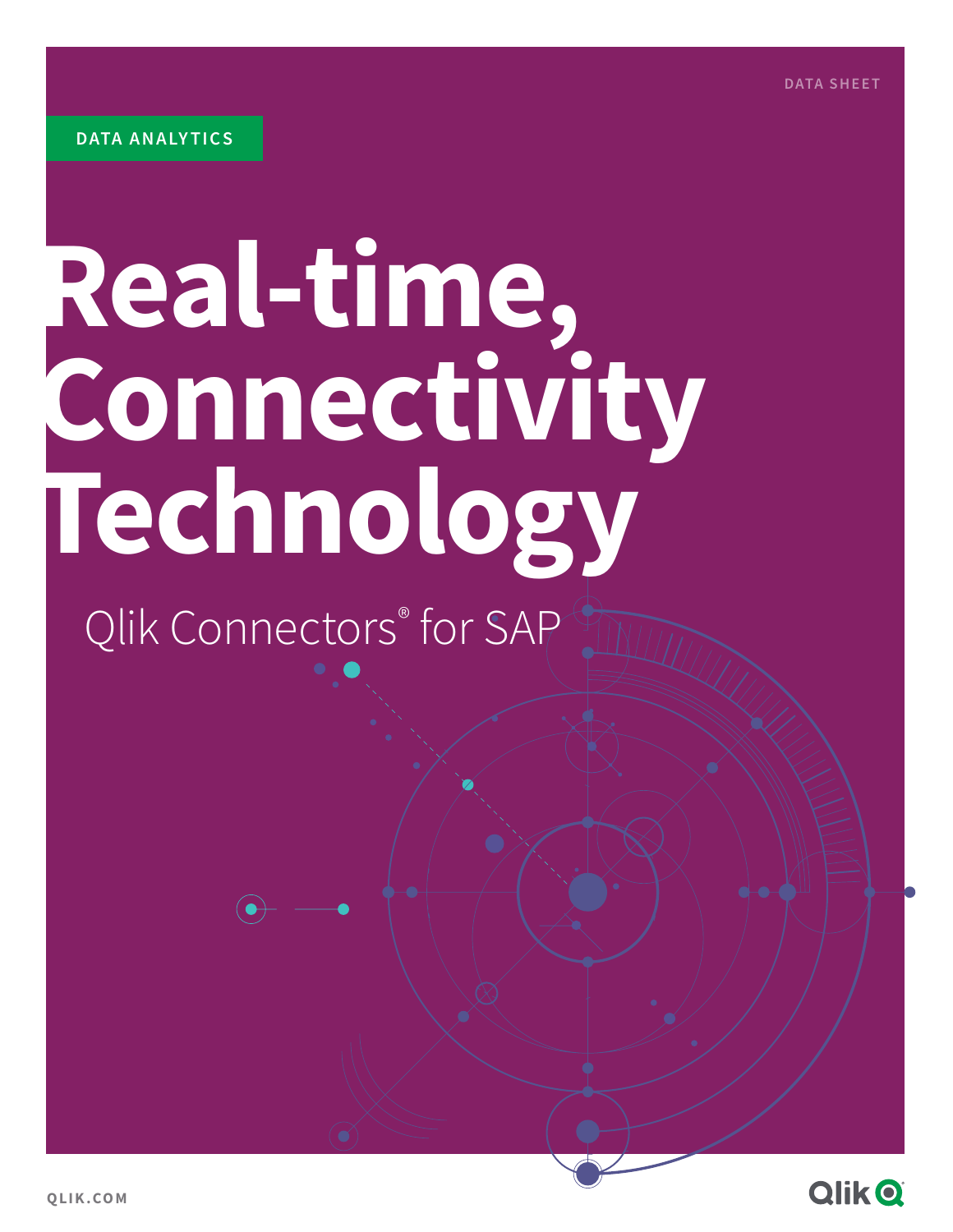You've invested heavily in automating your business processes. Now you can better leverage the wealth of your data in SAP with Qlik®.



Don't let complex, traditional SAP Business Intelligence (BI) methods – think online analytical processing (OLAP) on a multi-dimensional array – be your only path to data discovery. Accelerate data analytics with our Qlik associative, in-memory platform featuring Qlik Connectors for SAP. Our solution gives your SAP users visual, ad-hoc analysis and reporting for quick and flexible data discovery from both your SAP system and external sources. Accelerate your SAP reporting capabilities with our instant, user-driven analysis for decision making at the speed of business

## See the whole story that lives within your SAP data

For your everyday users, reporting and analysis across SAP tables and integrating data from other systems is extremely challenging. Why? Because SAP and most third-party, add-on tools are built for centralized reporting; they're not flexible enough to meet your business users' requirements.

Your users need easy-to-use tools to explore data, as well as ask and answer their own questions. This is especially true when they want to combine SAP data with data from other sources, and when large data volumes are crippling performance. Give your SAP users more visibility into business processes and critical data so insights don't remain unreachable in your SAP environment.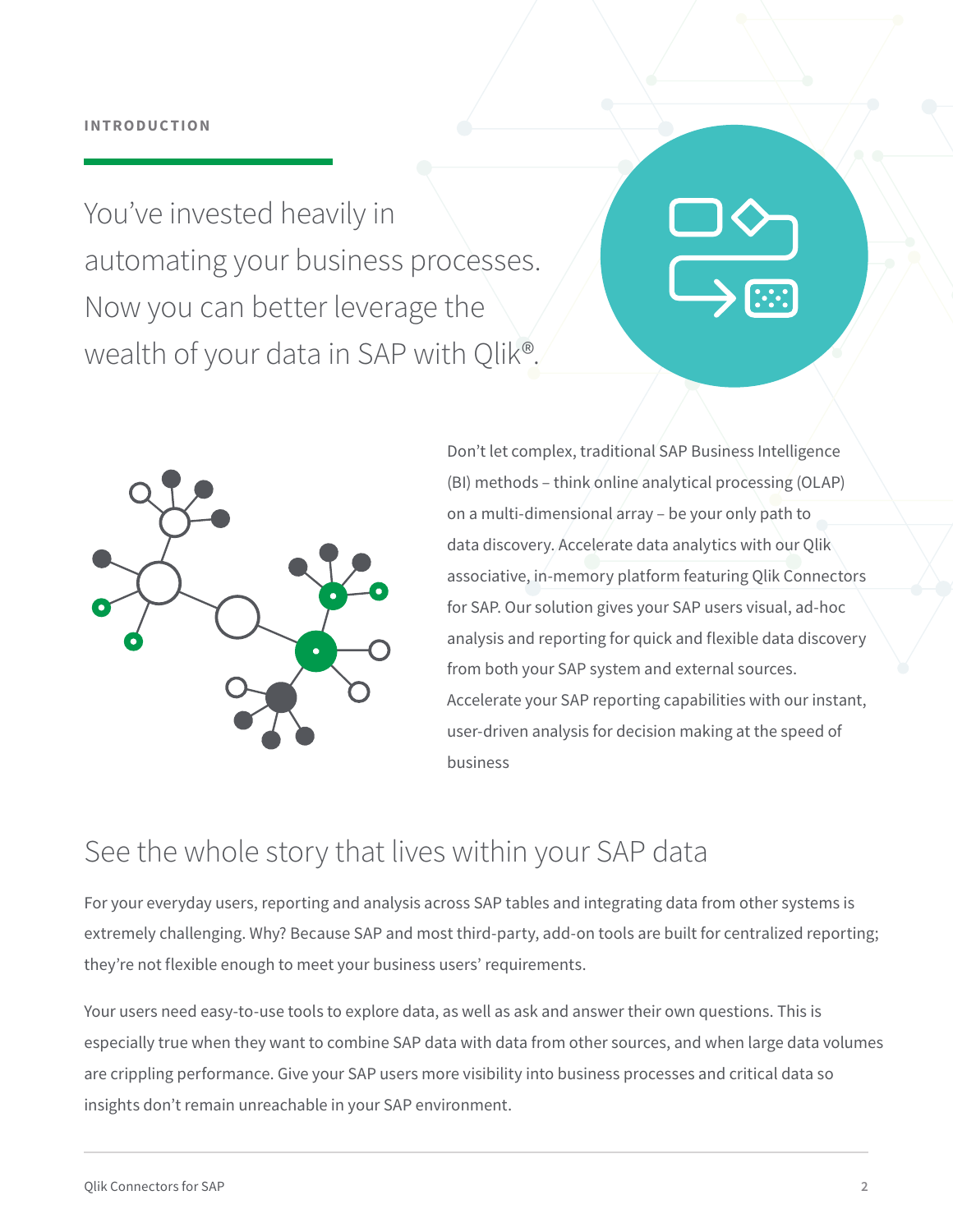## Power and Simplicity: Qlik with SAP

Our Qlik Connectors for SAP deliver power and simplicity without the cost or complexity of traditional BI tools:



• **Flexibility to combine data sources –** Our Qlik associative model – designed specifically for interactive, free-form exploration and analysis – lets your users easily combine data from SAP ERP, SAP BW, and SAP HANA together with data from non-SAP systems into powerful Qlik applications. Graphical, wizard-based functionality supports multiple data sources and numerous file types.



• **Rapid deployment –** We help you get more value out of your SAP system within days or weeks, not months or years. We deliver out-of-the-box templates so your users can get insights instantly from day one.



• **Added value for your SAP investment –** With quick, flexible, ad-hoc analysis, our Qlik solution enables you to access all of your data across multiple SAP systems. And, it's easy for your business users to work with and your IT team to manage. Most users become productive after less than one hour of training.



• **Confidence from using a certified interface –** Our Qlik Connector for SAP NetWeaver and our product integration with SAP HANA comes with the added assurance of SAP certification. Use our sanctioned Qlik technology to analyze critical information from your SAP system.



• **Productivity boost from reusing SAP components –** Our package of Qlik Connectors for SAP lets your organization reuse business logic and leverage investments you already have in SAP components such as BEx queries, DSO / ODS objects, ABAP reports, SAP queries, and SAP extractors

#### **More than 2,000 customers use Qlik with SAP**

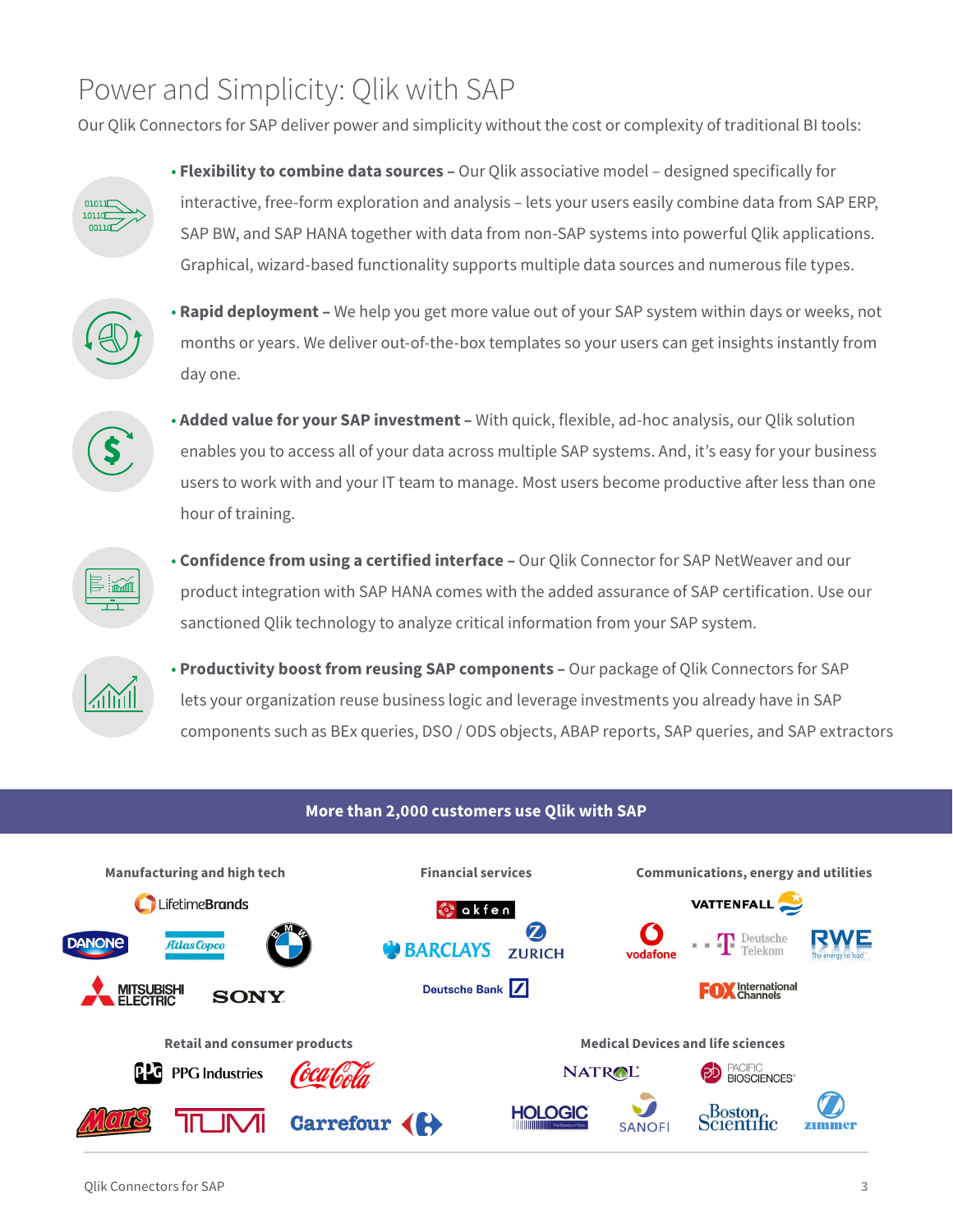## Revolutionize SAP data analysis across your organization

Because your organization and business users can count on our Qlik technology to help you analyze data in any dimension, you can more effectively leverage your SAP data to improve business performance and reduce costs. And that goes for multiple functions across your business.

#### **Executive management**

Gone are the days when executives had time to anticipate every question and ask IT to build the analysis. Yet that's what traditional, OLAP technology still demands. With our complementary Qlik solution, your users can dynamically ask questions regarding SAP data and have new analysis in hours – with little or no IT support. Your executives get fast answers to critical, often complex and changing, business questions. Our solution features all standard BI capabilities – predictive analysis, "what-if" scenarios, dashboard KPIs, balanced scorecards, and more.

#### **Sales and customer support**

Our Qlik platform with SAP Connectors also makes it easy for your sales, marketing, and customer service teams to access and use all of the customer-rich information in your SAP systems and external databases. Empower your end users – from senior management to field sales professionals – to analyze market trends, customer details, and product/service performance so they can accurately align product and sales strategies with customer needs in a timely manner, improving margins, increasing revenue, and raising profits.

#### **Supply chain**

Use our Qlik solutions to provide your supply chain managers with instant, deep visibility into demand planning and execution. Your SAP users can collaborate with your suppliers and integrate data from your suppliers' systems into Qlik for analysis. With our Qlik-enabled intelligent demand/supply analytics, your organization can reduce operational costs while increasing customer responsiveness.

#### **Manufacturing**

Factory planners and managers equipped with our Qlik technology can quickly see where and how to systematically improve their SAP-driven processes. They can rapidly shift production needs to capture competitive benefits, reduce product defects, and implement or refine data-intensive best practices methodologies such as Six Sigma, lean manufacturing, and activity-based costing.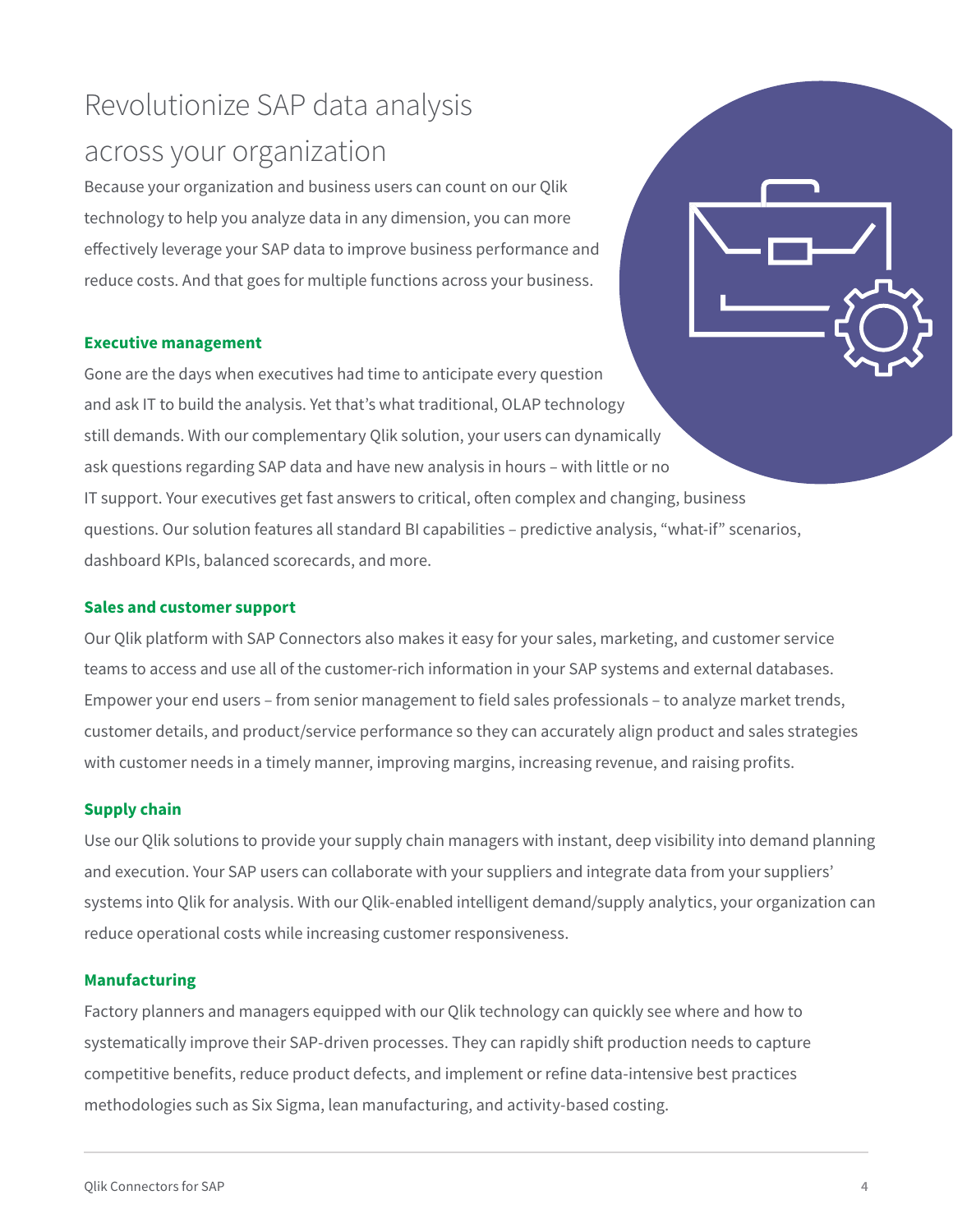#### **Finance**

Let our Qlik platform help you bring speed, accuracy, and visibility to your financial management and regulatory compliance processes that depend on SAP data. Our capabilities to quickly cleanse data help SAP users across your enterprise eliminate confusion by working with the same information. We also help streamline compliance with SOX, IFRS, GAAP, and other accounting statutes and standards as well as environmental, health, safety, and commerce regulations.

## Our comprehensive package of SAP integration tools

Our Qlik SAP Connectors support many of the different integration methods used to communicate with SAP ERP, SAP BW, or SAP HANA. Your administrators and business users can select the best Connector to use for their particular environment and requirements. We have certified SAP Connectors that work directly with:

- **SAP Reports**
- **SAP Queries**
- **SAP Extractors**
- **BEx Queries**
- **DSO/ODS Objects**
- **BAPI**
- **SQL**
- **OLAP**
- **Multi-providers**
- **Infocubes**
- **Relational tables**
- **HANA views**
- **CDS views**

**SAP<sup>®</sup>** Certified Powered by SAP NetWeaver®

**SAP<sup>®</sup>** Certified Integration with SAP HANA®

*"Qlik has been fantastic. The ability to aggregate historical data from various enterprise software systems with the data from our SAP systems has made company information more accessible for everyone and enabled our users to develop consolidated reports rapidly and efficiently."* **- Clifford Siegel, Senior Vice President, Global Supply Chain, Lifetime Brands, Inc.**